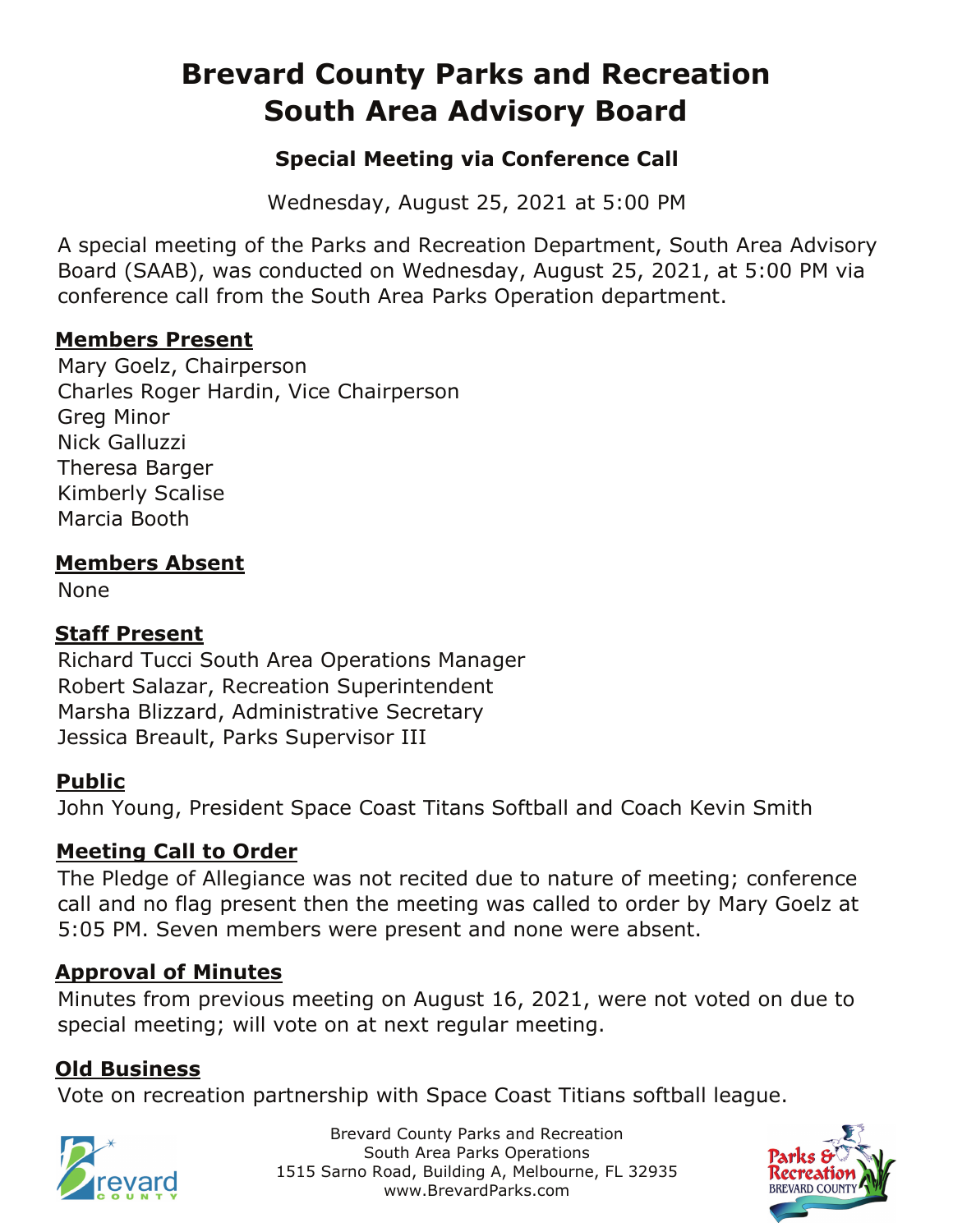Charles Roger Hardin opened the discussion with the understanding that the fields were only available on Sundays

Nick Galluzzi explained, "In the past we usually have field usage Monday through Saturday and are currently registering for the fall season with higher numbers than last year. "We won't know the exact need for field usage until rosters are formed." "Sundays are always available."

John Young: "We understand there might be limited usage and won't know anything until rosters are filled." "Hoping we are granted a partnership now and structure around based on availability."

Charles Roger Hardin: "I have no objection if they are willing to work around schedule."

Rob Salazar: "I need clarification." "Are we voting on having a partnership, but giving priority to Viera Suntree little league?" "Can we adhere or enforce that?"

Richard Tucci explained that with multiple recreation partnerships, the County has first priority, the first recreation partner has second and the second recreation partner has third priority. "That is something that is agreed upon in the partnership agreement" "Can be part of the vote agreement and the contract."

Discussion between Members and Space Coast Titans representatives, John Young and Kevin Smith regarding the, "All Play Rule". As a travel team, all players on their rosters participate, but there is a cap at 11 to 12 players per roster. Some concern for approval was based on past precedent of not approving travel teams because of the, "All Play Rule." Typically, they are allowed to rent facilities, but not be partners versus the desire to build the program in the South Area with the flexibility to work around current schedules.

Further discussion regarding official agreements or county policy disallowing travel teams to be a recreation partner.

Richard Tucci: "We don't have a policy. They have to submit a formal application, need advisory board and Parks and Recreation approval; based on the good of the community and fits into the mission of Brevard County. They also have to meet the standards; non-profit, Certificate of Insurance (COI)."

Final discussion addressed contract renewals, administrative fees or obligations to the County. Per Richard Tucci, renewals are based on no violations, updated COI's. Renewals can be requested via email. Contracts can be terminated or